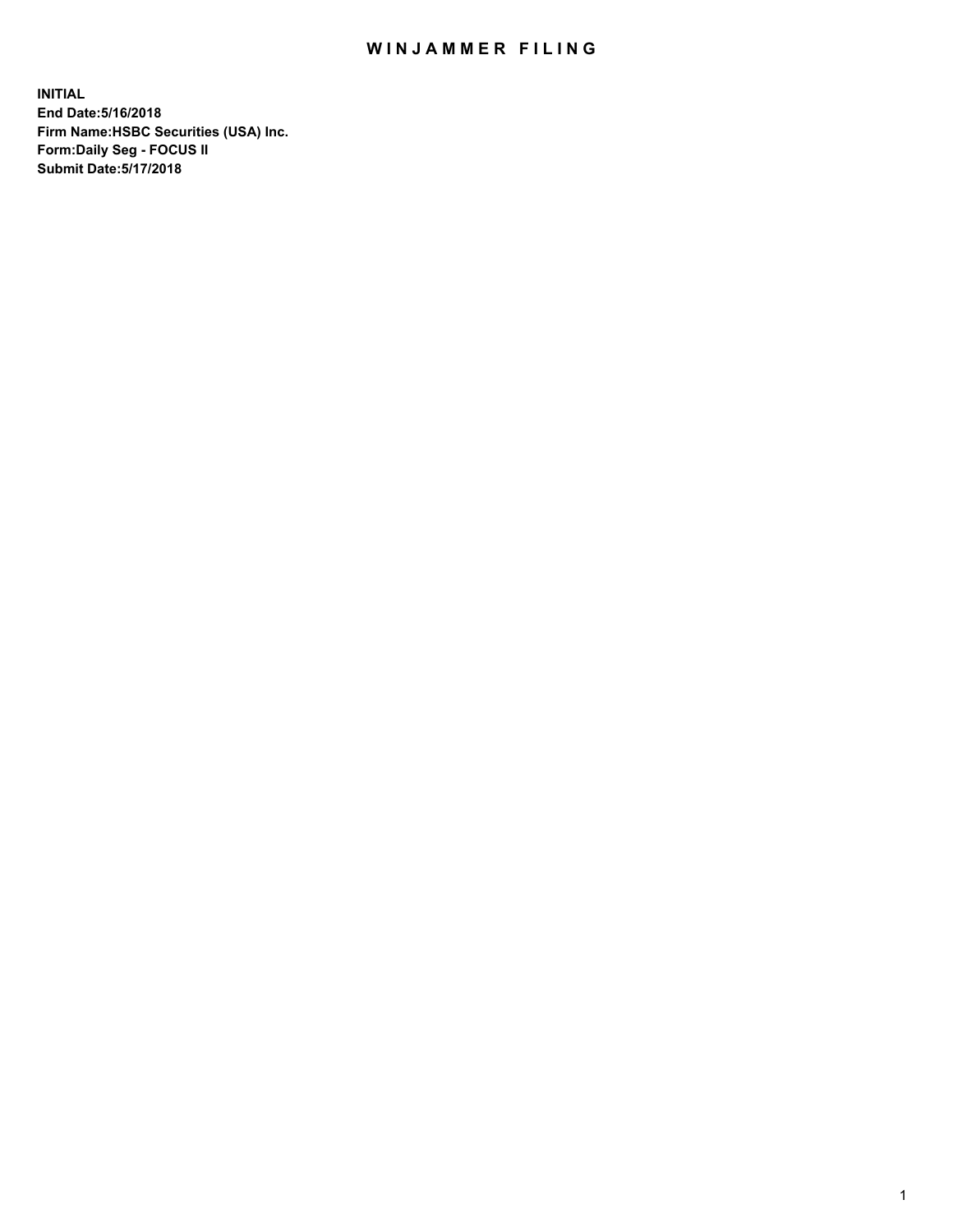## **INITIAL End Date:5/16/2018 Firm Name:HSBC Securities (USA) Inc. Form:Daily Seg - FOCUS II Submit Date:5/17/2018 Daily Segregation - Cover Page**

| Name of Company<br><b>Contact Name</b><br><b>Contact Phone Number</b><br><b>Contact Email Address</b>                                                                                                                                                                                                                         | <b>HSBC Securities (USA) Inc.</b><br><b>Michael Vacca</b><br>212-525-7951<br>michael.vacca@us.hsbc.com |
|-------------------------------------------------------------------------------------------------------------------------------------------------------------------------------------------------------------------------------------------------------------------------------------------------------------------------------|--------------------------------------------------------------------------------------------------------|
| FCM's Customer Segregated Funds Residual Interest Target (choose one):<br>a. Minimum dollar amount: ; or<br>b. Minimum percentage of customer segregated funds required:%; or<br>c. Dollar amount range between: and; or<br>d. Percentage range of customer segregated funds required between: % and %.                       | 147,000,000<br><u>0</u><br><u>00</u><br>00                                                             |
| FCM's Customer Secured Amount Funds Residual Interest Target (choose one):<br>a. Minimum dollar amount: ; or<br>b. Minimum percentage of customer secured funds required:%; or<br>c. Dollar amount range between: and; or<br>d. Percentage range of customer secured funds required between: % and %.                         | 25,000,000<br><u>0</u><br><u>00</u><br>00                                                              |
| FCM's Cleared Swaps Customer Collateral Residual Interest Target (choose one):<br>a. Minimum dollar amount: ; or<br>b. Minimum percentage of cleared swaps customer collateral required:%; or<br>c. Dollar amount range between: and; or<br>d. Percentage range of cleared swaps customer collateral required between:% and%. | 95,000,000<br><u>0</u><br><u>00</u><br><u>00</u>                                                       |

Attach supporting documents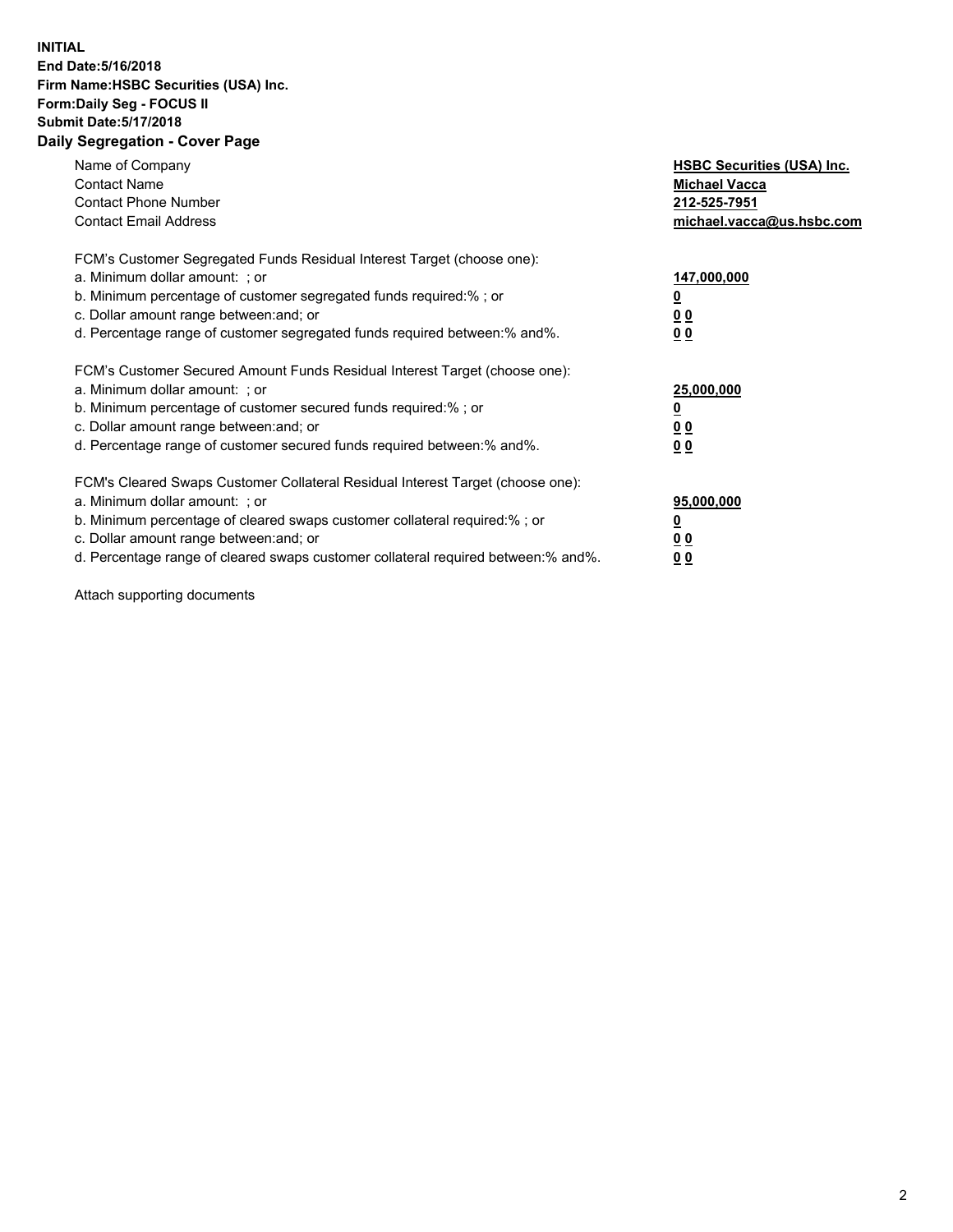**INITIAL End Date:5/16/2018 Firm Name:HSBC Securities (USA) Inc. Form:Daily Seg - FOCUS II Submit Date:5/17/2018 Daily Segregation - Secured Amounts**

Foreign Futures and Foreign Options Secured Amounts Amount required to be set aside pursuant to law, rule or regulation of a foreign government or a rule of a self-regulatory organization authorized thereunder **0** [7305] 1. Net ledger balance - Foreign Futures and Foreign Option Trading - All Customers A. Cash **115,266,213** [7315] B. Securities (at market) **93,649,266** [7317] 2. Net unrealized profit (loss) in open futures contracts traded on a foreign board of trade **-43,933,373** [7325] 3. Exchange traded options a. Market value of open option contracts purchased on a foreign board of trade **0** [7335] b. Market value of open contracts granted (sold) on a foreign board of trade **0** [7337] 4. Net equity (deficit) (add lines 1. 2. and 3.) **164,982,106** [7345] 5. Account liquidating to a deficit and account with a debit balances - gross amount **567,260** [7351] Less: amount offset by customer owned securities **-558,485** [7352] **8,775** [7354] 6. Amount required to be set aside as the secured amount - Net Liquidating Equity Method (add lines 4 and 5) **164,990,881** [7355] 7. Greater of amount required to be set aside pursuant to foreign jurisdiction (above) or line 6. **164,990,881** [7360] FUNDS DEPOSITED IN SEPARATE REGULATION 30.7 ACCOUNTS 1. Cash in banks A. Banks located in the United States **67,746,645** [7500] B. Other banks qualified under Regulation 30.7 **0** [7520] **67,746,645** [7530] 2. Securities A. In safekeeping with banks located in the United States **47,726,349** [7540] B. In safekeeping with other banks qualified under Regulation 30.7 **0** [7560] **47,726,349** [7570] 3. Equities with registered futures commission merchants A. Cash **0** [7580] B. Securities **0** [7590] C. Unrealized gain (loss) on open futures contracts **0** [7600] D. Value of long option contracts **0** [7610] E. Value of short option contracts **0** [7615] **0** [7620] 4. Amounts held by clearing organizations of foreign boards of trade A. Cash **0** [7640] B. Securities **0** [7650] C. Amount due to (from) clearing organization - daily variation **0** [7660] D. Value of long option contracts **0** [7670] E. Value of short option contracts **0** [7675] **0** [7680] 5. Amounts held by members of foreign boards of trade A. Cash **87,945,412** [7700] B. Securities **45,922,916** [7710] C. Unrealized gain (loss) on open futures contracts **-43,933,373** [7720] D. Value of long option contracts **0** [7730] E. Value of short option contracts **0** [7735] **89,934,955** [7740] 6. Amounts with other depositories designated by a foreign board of trade **0** [7760] 7. Segregated funds on hand **0** [7765] 8. Total funds in separate section 30.7 accounts **205,407,949** [7770] 9. Excess (deficiency) Set Aside for Secured Amount (subtract line 7 Secured Statement Page 1 from Line 8) **40,417,068** [7380] 10. Management Target Amount for Excess funds in separate section 30.7 accounts **25,000,000** [7780] 11. Excess (deficiency) funds in separate 30.7 accounts over (under) Management Target **15,417,068** [7785]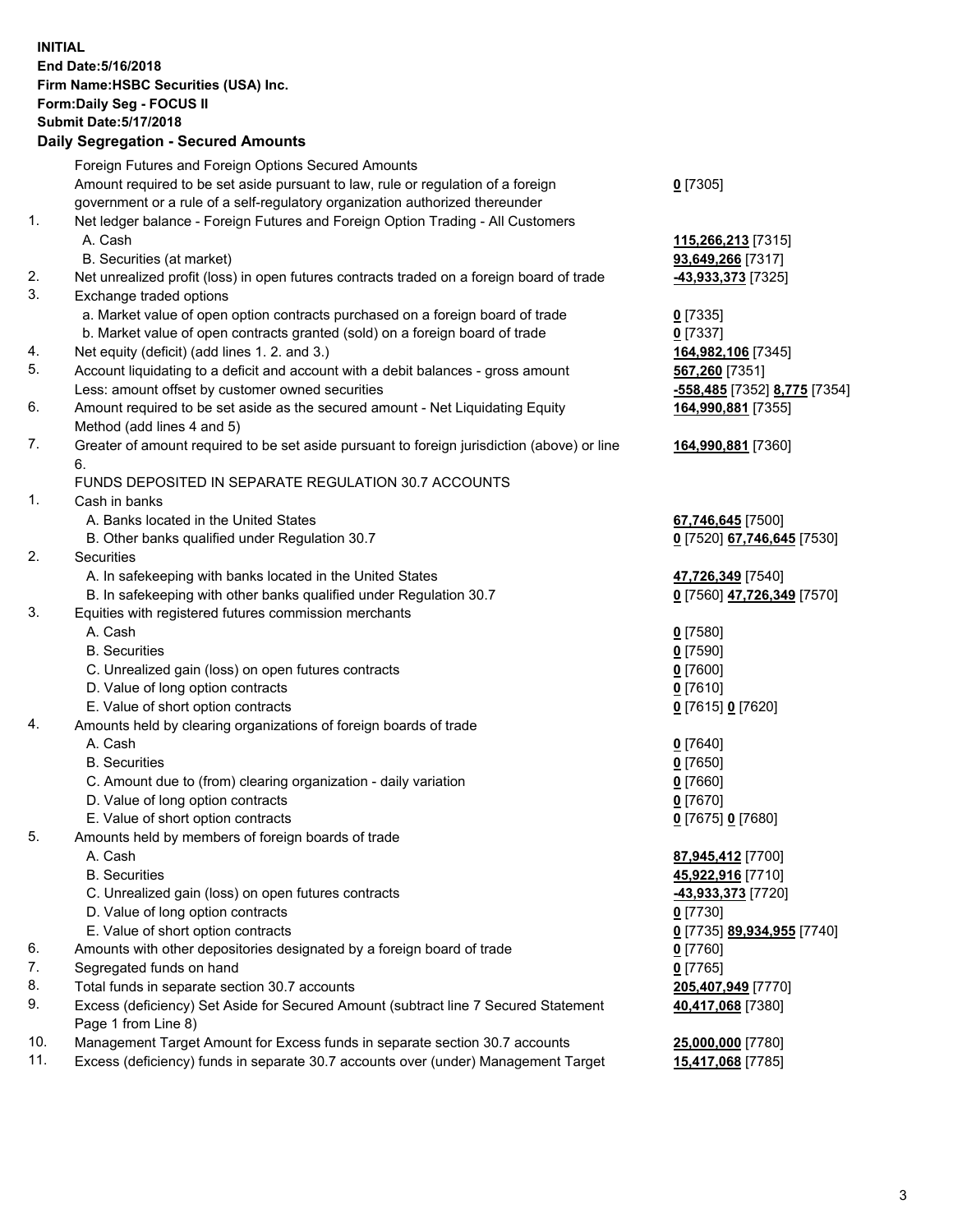**INITIAL End Date:5/16/2018 Firm Name:HSBC Securities (USA) Inc. Form:Daily Seg - FOCUS II Submit Date:5/17/2018 Daily Segregation - Segregation Statement** SEGREGATION REQUIREMENTS(Section 4d(2) of the CEAct) 1. Net ledger balance A. Cash **276,793,689** [7010] B. Securities (at market) **1,532,988,924** [7020] 2. Net unrealized profit (loss) in open futures contracts traded on a contract market **73,183,021** [7030] 3. Exchange traded options A. Add market value of open option contracts purchased on a contract market **320,342,539** [7032] B. Deduct market value of open option contracts granted (sold) on a contract market **-103,488,594** [7033] 4. Net equity (deficit) (add lines 1, 2 and 3) **2,099,819,579** [7040] 5. Accounts liquidating to a deficit and accounts with debit balances - gross amount **11,501,442** [7045] Less: amount offset by customer securities **-11,501,367** [7047] **75** [7050] 6. Amount required to be segregated (add lines 4 and 5) **2,099,819,654** [7060] FUNDS IN SEGREGATED ACCOUNTS 7. Deposited in segregated funds bank accounts A. Cash **28,047,728** [7070] B. Securities representing investments of customers' funds (at market) **0** [7080] C. Securities held for particular customers or option customers in lieu of cash (at market) **232,233,354** [7090] 8. Margins on deposit with derivatives clearing organizations of contract markets A. Cash **462,938,792** [7100] B. Securities representing investments of customers' funds (at market) **0** [7110] C. Securities held for particular customers or option customers in lieu of cash (at market) **1,253,901,670** [7120] 9. Net settlement from (to) derivatives clearing organizations of contract markets **9,607,589** [7130] 10. Exchange traded options A. Value of open long option contracts **320,342,539** [7132] B. Value of open short option contracts **-103,488,594** [7133] 11. Net equities with other FCMs A. Net liquidating equity **8,739,041** [7140] B. Securities representing investments of customers' funds (at market) **0** [7160] C. Securities held for particular customers or option customers in lieu of cash (at market) **0** [7170] 12. Segregated funds on hand **46,853,900** [7150] 13. Total amount in segregation (add lines 7 through 12) **2,259,176,019** [7180] 14. Excess (deficiency) funds in segregation (subtract line 6 from line 13) **159,356,365** [7190] 15. Management Target Amount for Excess funds in segregation **147,000,000** [7194]

16. Excess (deficiency) funds in segregation over (under) Management Target Amount Excess

**12,356,365** [7198]